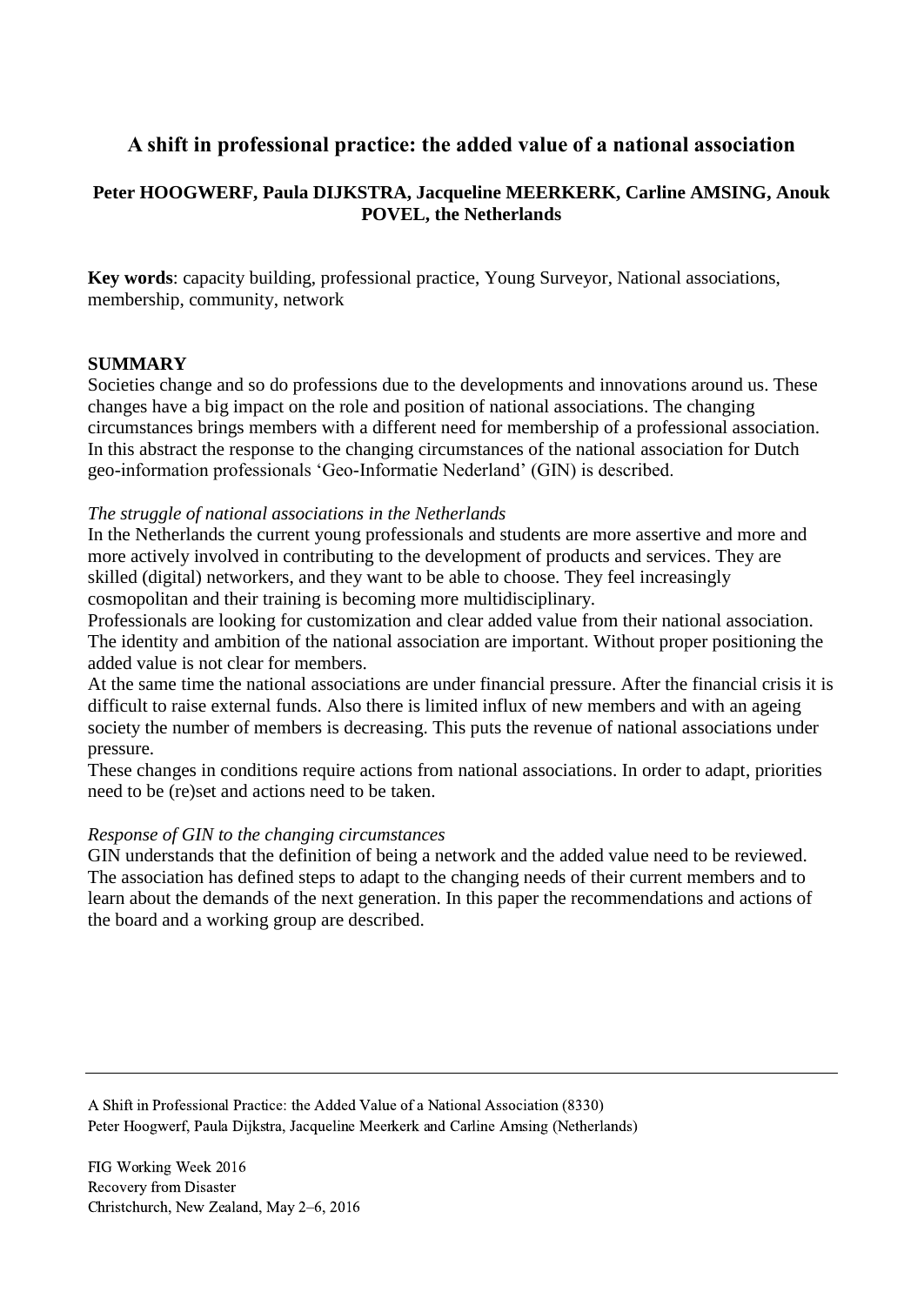# **A shift in professional practice: the added value of a national association**

# **Peter HOOGWERF, Paula DIJKSTRA, Jacqueline MEERKERK, Carline AMSING, the Netherlands**

# **1. SOCIETAL CHANGE IN THE NETHERLANDS**

Societies change and so do professions due to the developments and innovations around us. These changes have a big impact on the role and position of national associations. The changing circumstances brings members with a different need for membership of a professional association.

In the Netherlands the current young professionals and students are more assertive and more and more actively involved in contributing to the development of products and services. They are skilled (digital) networkers, and they want to be able to choose. They feel increasingly cosmopolitan and their training is becoming more multidisciplinary.



*Illustration 1: Societal changes*

Professionals are looking for customization and clear added value from their national association. The identity and ambition of the national association are important. Without proper positioning the added value is not clear for members.

A Shift in Professional Practice: the Added Value of a National Association (8330) Peter Hoogwerf, Paula Dijkstra, Jacqueline Meerkerk and Carline Amsing (Netherlands)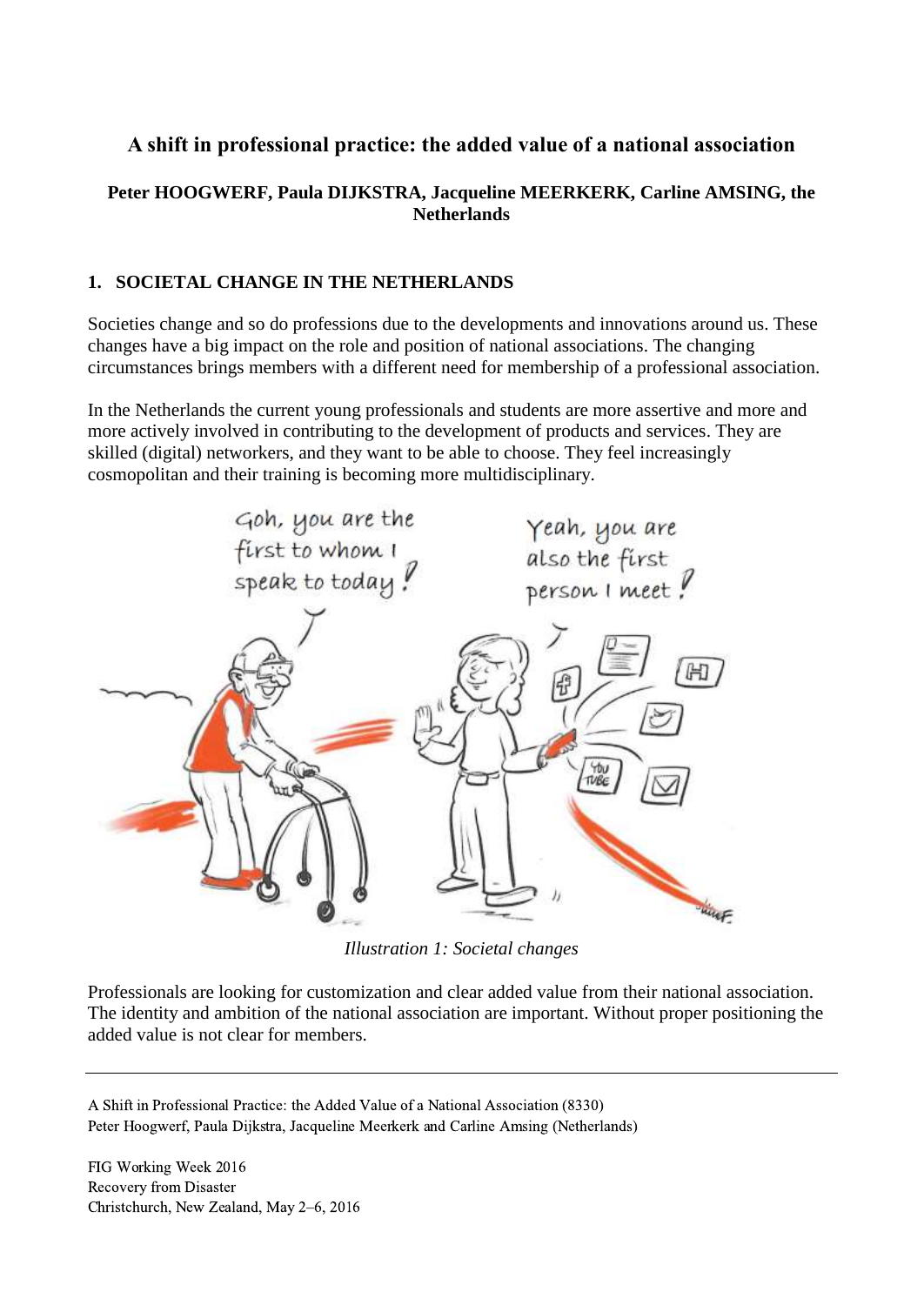# **1.1 Membership op associations**

The rapidly changing technology shift and the demographic economic shift affect the associations in the Netherlands.

In recent years, the information technology developed revolutionary. Technology has changed the society, especially the cohesion and interaction in society. This gives people access to networks and information without the help of associations. An association needs to adapt to these changed circumstances to keep providing added value to its members

In the Netherlands and Europe, the total population is rapidly aging. In 2020, 45% of the EU population is aged over 50 years. The number of over-50s in the Netherlands is currently almost 6.5 million. Simultaneously the Dutch youth group, who's going to work, is getting smaller. This shift represents a serious threat to associations. Because of this demography the member numbers will decrease. And most of the associations are controlled and fully supported by the 'baby boomer generation'. The result is also financial pressure for the association. More and more small associations shall cease to exist due to a decrease of memberships.

Associations for broadcasting, charities, political parties and professionals are under pressure. Members doubt the meaning and benefits of a membership. They are more critical and more demanding. Members are making a cost-benefit analysis for joining the association. They prefer leisure instead of joining the traditional and professional association.

In general, in the Netherlands the people became more assertive. Moreover, they are involved in contributing to the development of products and services by themselves. They are mostly well educated professionals, digital networkers and above all they want to be able to choose. For the young professionals, or X-Y-Z-generation, they feel increasingly cosmopolitan and they are multidisciplinary trained. They feel less comfortable with the traditional associations. This is certainly the case when these associations fail to adapt to the circumstances.

## **1.2 Members and their generation**

In this paragraph the different backgrounds of the generation is described. There is no good or bad generation. But each generation has it specific needs and expectations (Verheggen, 2011). National associations should be beware of the differences and meet the needs of all members, also the future ones.

Baby boomers are proud and concerned. Described as the biggest, richest and most powerful generation. They really stood up when necessary and do feel a need for recognition for all the achievements of their youth. Baby boomers still feel young and have an active life but are concerned about their health and about the world. They look back and want to do something to leave a better world behind.

Generation x is sceptic and cynic with respect to politics, media and organizations. They need transparent and personal communication. Their lives are hectic with young kids and a career for

A Shift in Professional Practice: the Added Value of a National Association (8330) Peter Hoogwerf, Paula Dijkstra, Jacqueline Meerkerk and Carline Amsing (Netherlands)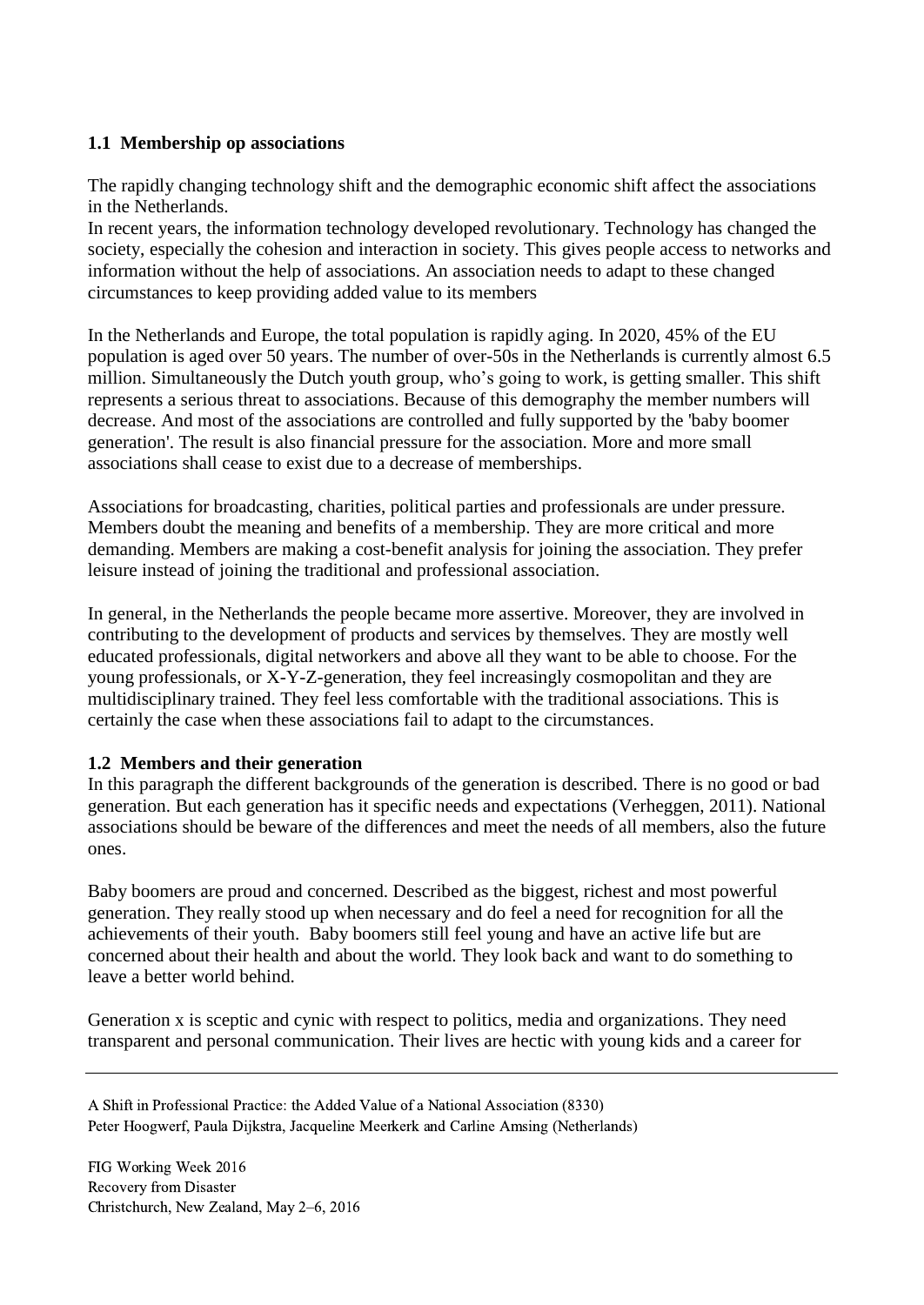both males and females. The work-life balance is lob-sided. The approach is practical, pragmatic and individualistic. This generation is not loyal to organizations. For making buyers decisions they need a clear and personal offer.

Generation y is also known as the millennials. They are smart, grew up during digital revolution, often work together and use knowledge and skills in online networks. Be good in something is adding value to their network. They are mostly me-centric, spoiled with stuff and attention. Negotiation has been part of their nurture and education; always want to join a conversation and give an opinion. They are bound in a big online network with everything and everybody. Very interactive and continuously busy being up to date and related.

Generation z, also called as the digital natives. They are raised by parents 2.0 who consider children as successful projects. Their parents want to maintain their luxury lives besides their kids. They are digital networkers, very experienced with computers and they are used to be on-line all the time. They have a bad connection with current hierarchical systems. They have a rampant demand for new experiences and inspirations. Interesting holiday destinations and inspiring meetings give them satisfaction. Authority has to be deserved and is dependent of the inspiration and experience instead of position. Working is time and place independent.

In the Netherlands associations struggle to adapt to the different needs of the generations and their networks. It is difficult to restructure and prioritize the actions. It starts with a clear description of the purpose and determination of the added value.

In the next chapter the structure of the Dutch association for Geo Information (GIN) is described as well as the challenges for GIN.

## **2. GEO-INFORMATIE NEDERLAND**

Geo-Information Netherlands (GIN) is the member association in the Netherlands for geoinformation professionals. As association GIN promotes sharing knowledge of geo-information and stimulates the use of the information and applications. GIN is both a meeting place as a knowledge network for any current or future geo-information professional. The broad focus on all aspects in our profession make our association a bit different, and maybe unique, then other National associations.

GIN is a member association of FIG since the early days. At international point of view GIN is working together with several other associations, CLGE, ISPRS and ICA. GIN is convinced that other members of these associations face the same struggles as GIN does.

A Shift in Professional Practice: the Added Value of a National Association (8330) Peter Hoogwerf, Paula Dijkstra, Jacqueline Meerkerk and Carline Amsing (Netherlands)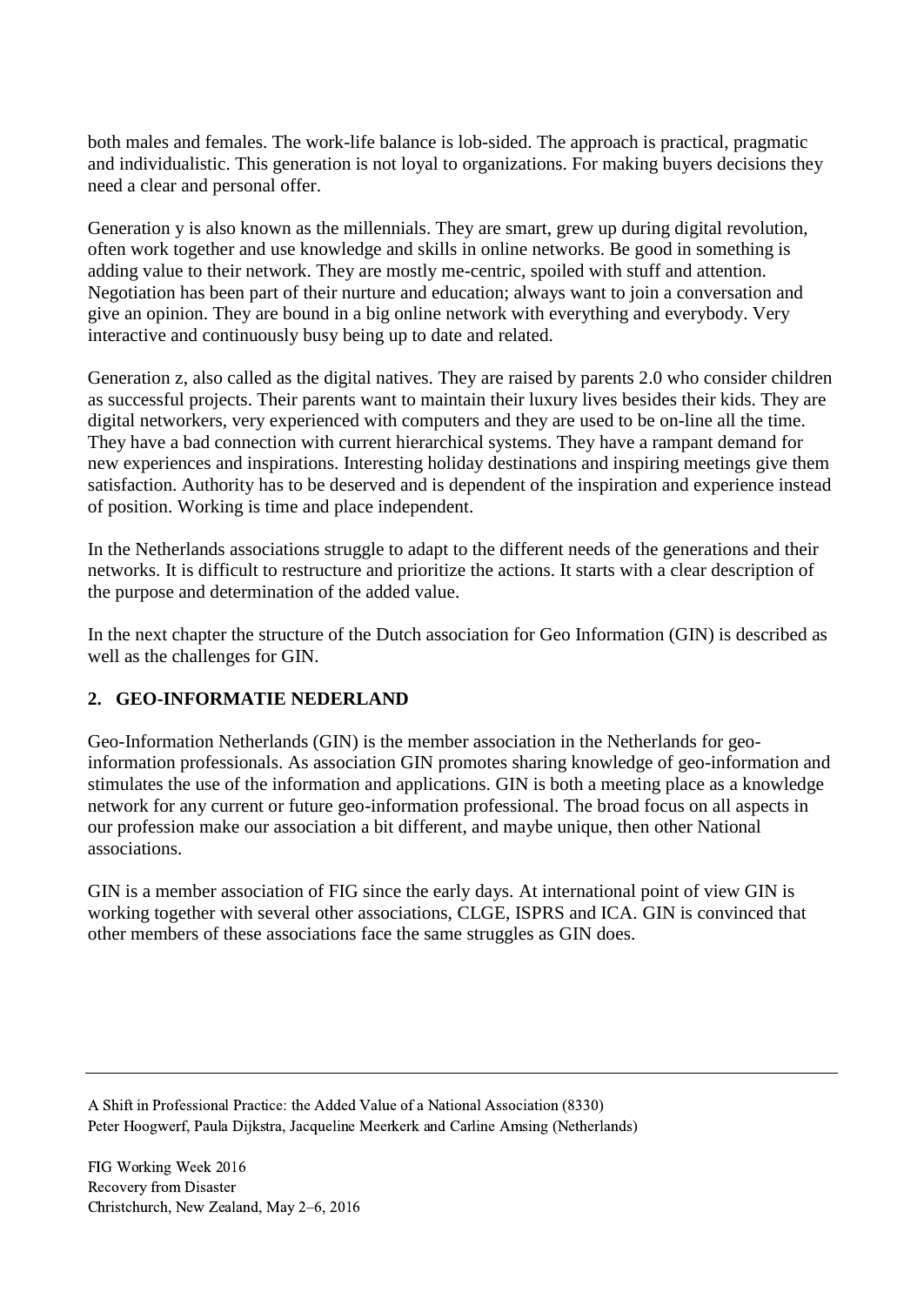## **2.1 Mission & Vision**

In 2014 the new policy plan was adopted. The subtitle of the document is 'Samenwerking in Geo – Knooppunt NL', translated as 'Working together in Geo-Node Netherlands'. In the plan the imbalance is described of the growth of the sector and its users and the decrease of members. Also the growth of the sector, besides the societal changes, requires as different approach as member associations. Sharing knowledge is important for GIN. This is described in the new mission and vision. The key goal of GIN is to be the spider in the geo-web.

## *Mission statement*

'GIN is an interactive meeting place and provides a platform for knowledge exchange that is accessible for all working with geo-information. GIN organises frequent meetings and it encourages and facilitates members to share knowledge with members to strengthen the position of the geoinformation sector (GIN). GIN does this with others.'

GIN determined the following strategic goals:

- To create an accessible network for geo-information professionals
- To provide an interactive knowledge exchange platform
- To enhance the relevance of geo-information to users outside the sector

GIN wants to achieve this by:

- Organising conferences, lectures, symposia, excursions and other meetings
- Publishing the journal 'Geo-Info', updating the website, and encouraging publications
- Establishing an interactive knowledge exchange platform for all geo-professionals
- Initiating and stimulating dialogues between government, private sector and educational institutes
- Organising, representing and supporting of members during their education and promotion with the use of geo-information
- Managing cooperation with other national associations and international branch organisations.

To achieve this GIN described 6 steps to change. This is described in more detail in the following part of the paper.

## **2.2 Membership**

At GIN there are different types of Membership.

- Personal Membership (lid (persoonlijk))
- Student Membership (lid student)
- Membership through a company, e.g. Kadaster in table below (bedrijfsabonnement)

In the table below an overview is given of the number of members in the last ten years. In 2006 there were more options for membership.

Since 2011 the membership for retired professionals was no longer possible. All members of that category became a personal member.

A Shift in Professional Practice: the Added Value of a National Association (8330) Peter Hoogwerf, Paula Dijkstra, Jacqueline Meerkerk and Carline Amsing (Netherlands)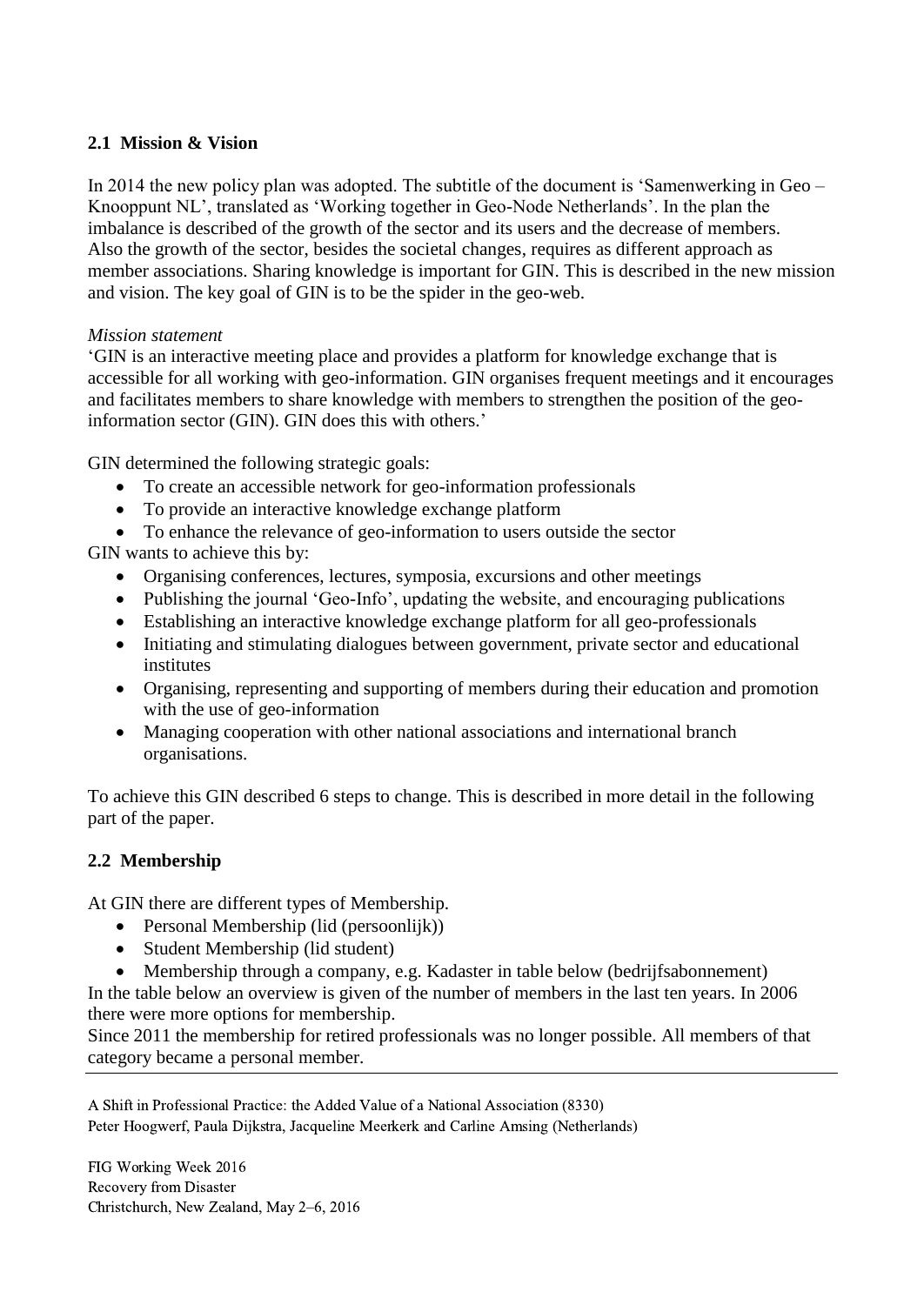|                                           | 2006  | 2007  | 2008  | 2009  | 2010  | 2011  | 2012   | 2013   | 2014   | 2015            |
|-------------------------------------------|-------|-------|-------|-------|-------|-------|--------|--------|--------|-----------------|
| Lid (persoonlijk)<br>(inclusief ereleden) | 2.396 | 2.120 | 2.050 | 1.965 | 1.870 | 1.730 | 1.490* | 1,410  | 1.294  | 1174            |
| Lid gepensioneerd                         | 171   | 154   | 148   | 138   | 137   | 121   | n.v.t. | n.v.t. | n.v.t. | n.v.t.          |
| Lid student                               | 101   | 95    | 92    | 54    | 46    | 74    | 12     | 42     | 16     | 15 <sub>2</sub> |
| Bedrijfsabonnement**                      | 563   | 526   | 518   | 499   | 474   | 354   | 346    | 348    | 333    | 326             |
| Lid BVK / Kadaster***                     | 678   | 675   | 676   | 669   | 669   | 662   | 608    | 542    | 537    | 612             |
| Lid BVK gepens.                           | 154   | 151   | 146   | 142   | 142   | 112   | n.v.t. | n.v.t. | n.v.t. | n.v.t.          |
| <b>Totaal</b>                             | 4.063 | 3.721 | 3.630 | 3.467 | 3.338 | 3,053 | 2,456  | 2.342  | 2,180  | 2127            |

For companies there are three options for membership, basic, extended and plus.

## *Table 1: Number of members of GIN*

At GIN for some years a decrease in the member amount is seen. This makes it difficult to meet members' needs and it's more difficult to find active members in the regions for example to start new programs or workshops. It seems there is less involvement among the members. However more often the government is asking associations for knowledge, information and input. They see the associations as a lever to achieve goals or a position.

And GIN has seen that those associations who are able to adapt to the changed circumstances, became healthy and successful!

A good strategy with a subsequent business model can help the association in the right direction. That's the challenge for GIN!

# **3. THE STRUGGLE OF GEO-INFORMATIE NEDERLAND**

In the Netherlands 2 out of 5 associations are confronted with a decrease or stagnation of members. The effects are huge. As was described in the  $1<sup>st</sup>$  chapter GIN also experiences pressure. The needs of members change and also the numbers are decreasing. The association is ageing and there is less potential for innovation, less revenues of membership fees, and thus less money for attending and organizing meetings for members. Besides it is more difficult to raise external funds. In addition to that it will be more difficult to maintain the international membership fees of the international networks. A complete era will be lost if associations are unable to adapt.

A Shift in Professional Practice: the Added Value of a National Association (8330) Peter Hoogwerf, Paula Dijkstra, Jacqueline Meerkerk and Carline Amsing (Netherlands)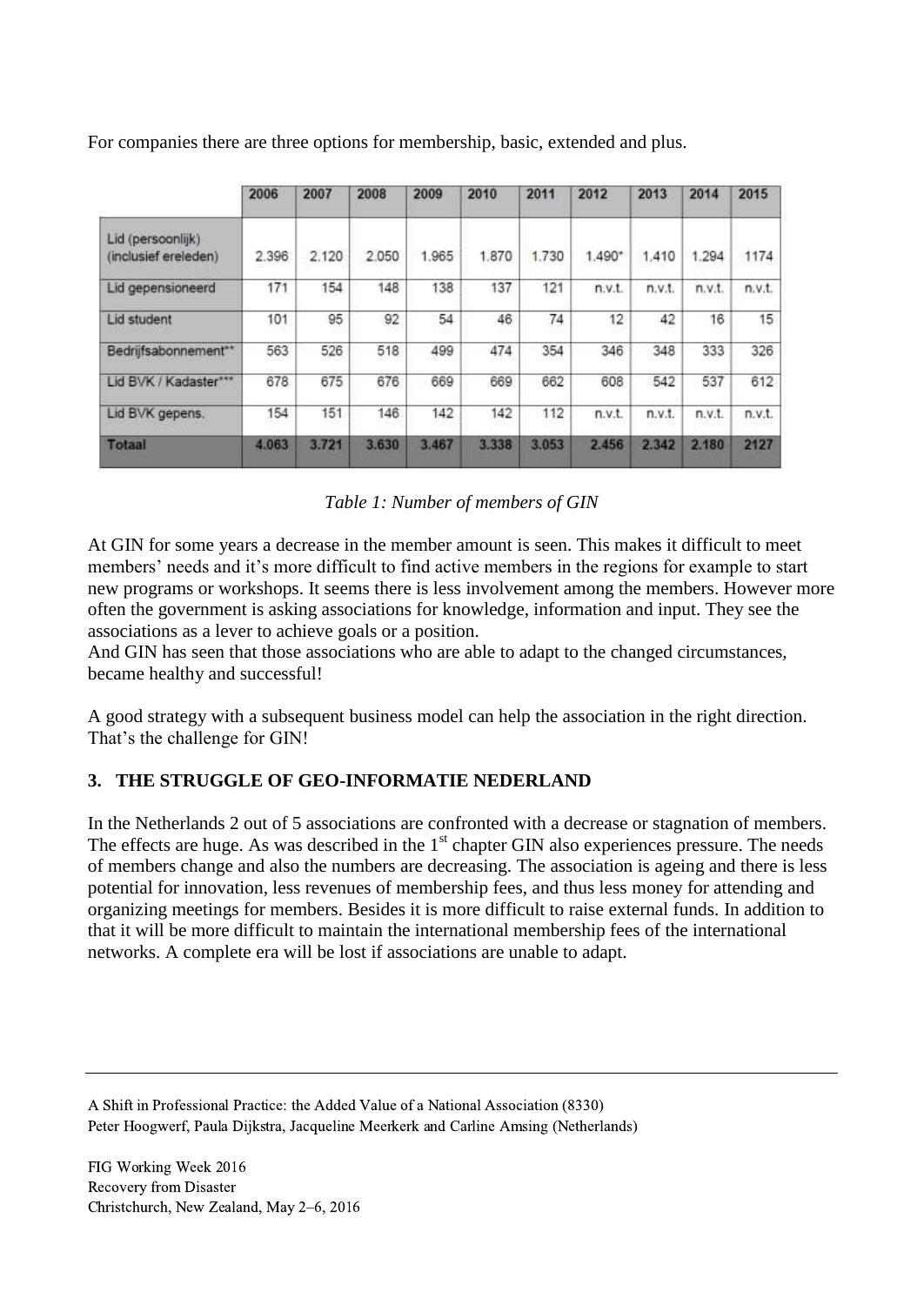

*Illustration 2: Struggle of GIN*

In this setting opportunities remain unused, because there is not enough support and input from the members. This requires action from GIN to adapt. It requires a redefinition of the added value, finding ways to stay connected, to identify the changes, and focus.

Also the growth of the sector and its users changes the settings. Before the association focused on members with a background in geo-information. The users of geo-information do not always have this background, but is important target audience to share knowledge about the development in the sector.

## *Added Value*

GIN has to advocate the advantages of being a member in an active way to their (future) members and show them GIN's added value.

During the reconsideration of the added value it is important to focus on the added value of the next generation as well as the current members. GIN needs to think outside of the box.

*Staying Connected*

A Shift in Professional Practice: the Added Value of a National Association (8330) Peter Hoogwerf, Paula Dijkstra, Jacqueline Meerkerk and Carline Amsing (Netherlands)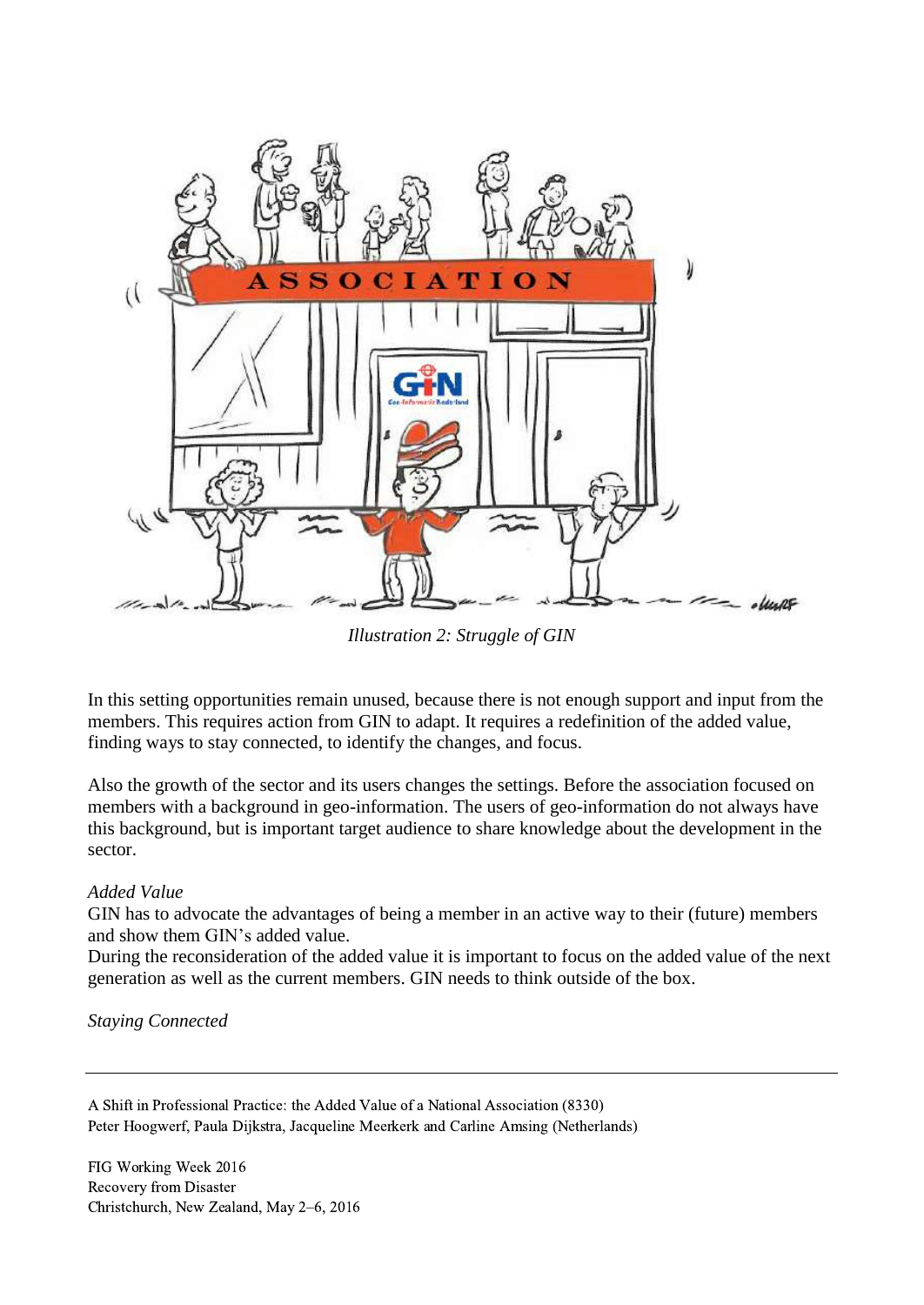A big part of being a member of a professional association is being part of a network. Currently most of the members manage their own professional networks online. To stay connected as association, you will have to be part of these communities as well. There you can show members the added value of the association by sharing updates and knowledge. If Facebook or snapchat is the platform for that generation, why not be there as well?

### *Identify changes*

An overview of the requirement of current and future members will help to identify the changes that are needed. Based on this inquiry one can identify the changes that are needed. This can be part of the mission and vision.

### *Focus*

And last but not least, focus is needed to achieve the results. The advantages a member can have of its membership is crucial. If you are not able to sell the membership to the next generation, then it will be difficult to survive. Focus on the next generation to be successful in the future.

### **4. THE ACTIONS OF GEO-INFORMATIE NEDERLAND**

GIN faces challenges, but as association it is still existing and present, and ambitious. GIN has strong support of other organisations in its profession. To maintain this position and to improve the value of the membership GIN is aware that it needs to adapt to become future-proof. More and more small associations shall cease to exist due to a decrease of memberships. GIN does not want this to happen, so they are changing their course to adapt to the societal changes. And therefore GIN has questioned themselves and their members.

As a result of the surveys among the members GIN concluded that the definition of being a network has to be reviewed. There is lack of clear positioning and a missing clear added value to the members. In a bold statement: GIN simply does not offer what their members desire to receive. This is a serious threat for the future.

Also a shift in communication was detected. Due to the societal changes and the online network. Members want to be notified about news, but they want to be able to decide when to read the news. Besides that, there is a shift to more network driven communication and sharing knowledge within a group. This important when discussing membership needs.

To attract and to keep individual members the identity and ambition of national associations are important.

#### **4.1 Keeping and attracting members**

GIN is working to make the changes and to become more aligned with the requirements of the members. The definition of being a network and its added value will be reviewed. Steps for understanding the demands of the next generation and fulfilling the needs of their current members are undertaken.

A Shift in Professional Practice: the Added Value of a National Association (8330) Peter Hoogwerf, Paula Dijkstra, Jacqueline Meerkerk and Carline Amsing (Netherlands)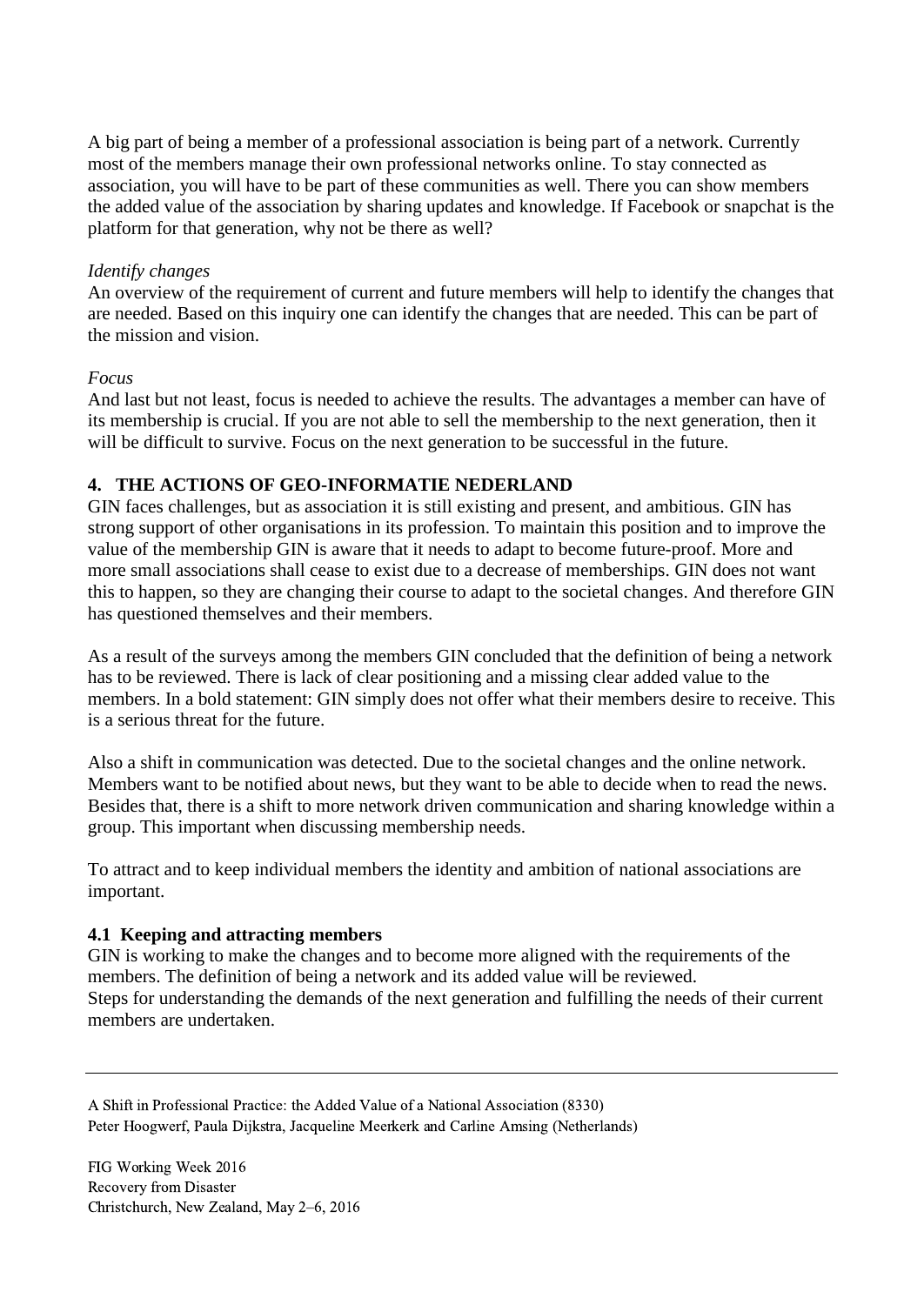GIN's strategy, structure and culture are in state of change. A part of the recommendations is already introduced in their mission. The ambition and vision of the future GIN is adapted. The GIN strategy is modernised and reformulated. In the strategy the priorities for positioning of GIN in the coming years.

- Everybody working with Geo-Information, of all education levels, must want to become a member of GIN
- GIN is about your profeesion. It's where you meet the right people. GIN is approachable and accessible. GIN is active in your region. The cost of participation is as low as possible. The platform of GIN is helpful for your development.
- Members are involved and participate actively: in discussions, meetings, workshops. We use modern technological tools.
- Companies and governments are interested to invest in an independent association like GIN. GIN helps the employees of these organizations to move forward. We want to enforce this by providing companies with the opportunity to become a company member. Through this membership they provide added value to their employees, i.e. also our members.
- Starting point is that GIN dedicated to all those who deal with geographic information. Within this large group groups can be distinguished who have different needs and requirements on knowledge and networking in geo-information.

There are four types of members groups described to approach for becoming a member.

 New Geo Professionals: These are young geo-professionals working at executive level. They have a graduate degree

in IT or engineering. GIN considers this the main target for the coming years to actively demonstrate its added value and to recruit new members.

• Senior Geo Executives

These are managers in fields where geo-information plays an important role. They are not necessarily trained in geographic information. They have to make important decisions based on geo-information or geo-information resources. Issues like: outsourcing, acquisition of GIS software, organization of geo information etc. For GIN this group stands in 2nd place when it comes to recruiting new members.

• Young Geo Managers

These people are project leaders or policy makers in fields related to geo-information (eg environment, planning and scheduling, security, and mobility). In their training they have (indirectly) had to deal with geographic information. They are aware of the importance of geo-information and want to stay informed about new techniques and developments in the market, decision making and legislation.

• Geo-Outsiders

These are people who are interested in geo-information because of their work or hobby. It is not a substantial part in their work. Examples include geography teachers, consumers, gamers and hobbyists (geo-cacher). This involves both young and old people. These people are mainly concerned about the presentation and visualization of their information. Gathering and analysis of geographic information plays a less important role.

A Shift in Professional Practice: the Added Value of a National Association (8330) Peter Hoogwerf, Paula Dijkstra, Jacqueline Meerkerk and Carline Amsing (Netherlands)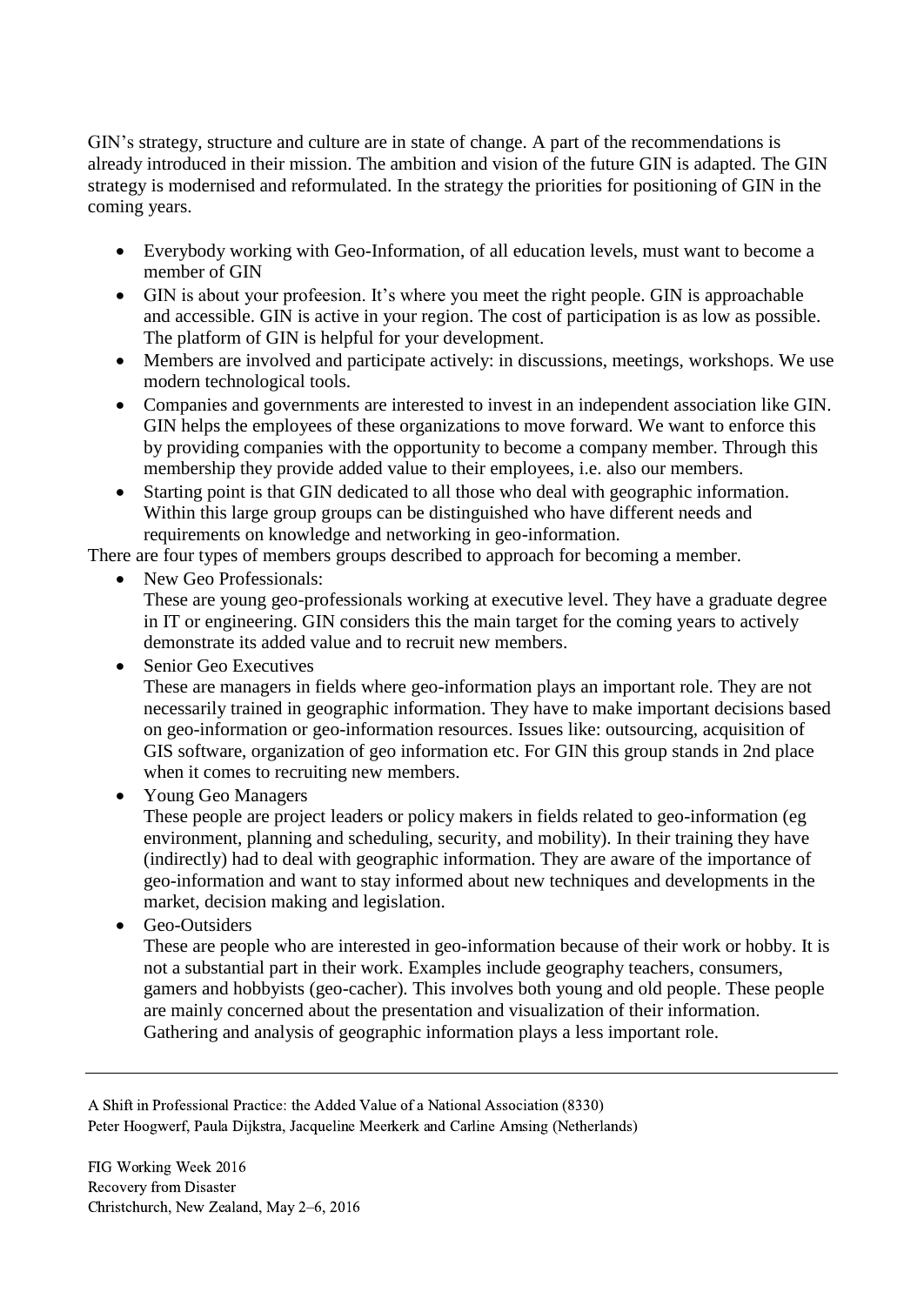GIN suspects that many people from this segment are already members. These are the people that have a lot of knowledge and experience is. They have active in the field of geoinformation / surveying and gathering for a long time.

### *Added value*

In the strategy plan the way to offer added value is described:

- An accessible and connected network creation within geo-users.
- Providing an interactive knowledge platform.
- Increasing the relevance of geo-information in the "outside world"

To achieve this GIN needs to shift from more static information on their platforms to a more dynamic setting (diagram 1). GIN will invest in a digital platform that supports this.



*Diagram 1: Shift from static (statische) to more dynamic (dynamische) information from the current (huidige) to the future (toekomstige) website.* 

## **4.2 6 steps to change**

- 1. To transform the website to an interactive knowledge exchange platform
- 2. To provide more dynamic information
- 3. To organise structure and responsibility for the different types of information
- 4. To get more information about the members needs through 'My GIN'
- 5. To design, build and manager the new platform
- 6. To execute the steps to change in a structured way

#### *Redefinition operational structure*

GIN redefined its operational structure based on their strategic marketing plan. In this plan GIN redefined their products and services based on added value to their members. For example, GIN decided to install a community manager and change the business model. This is inline with the mission to create an interactive knowledge platform.

A Shift in Professional Practice: the Added Value of a National Association (8330) Peter Hoogwerf, Paula Dijkstra, Jacqueline Meerkerk and Carline Amsing (Netherlands)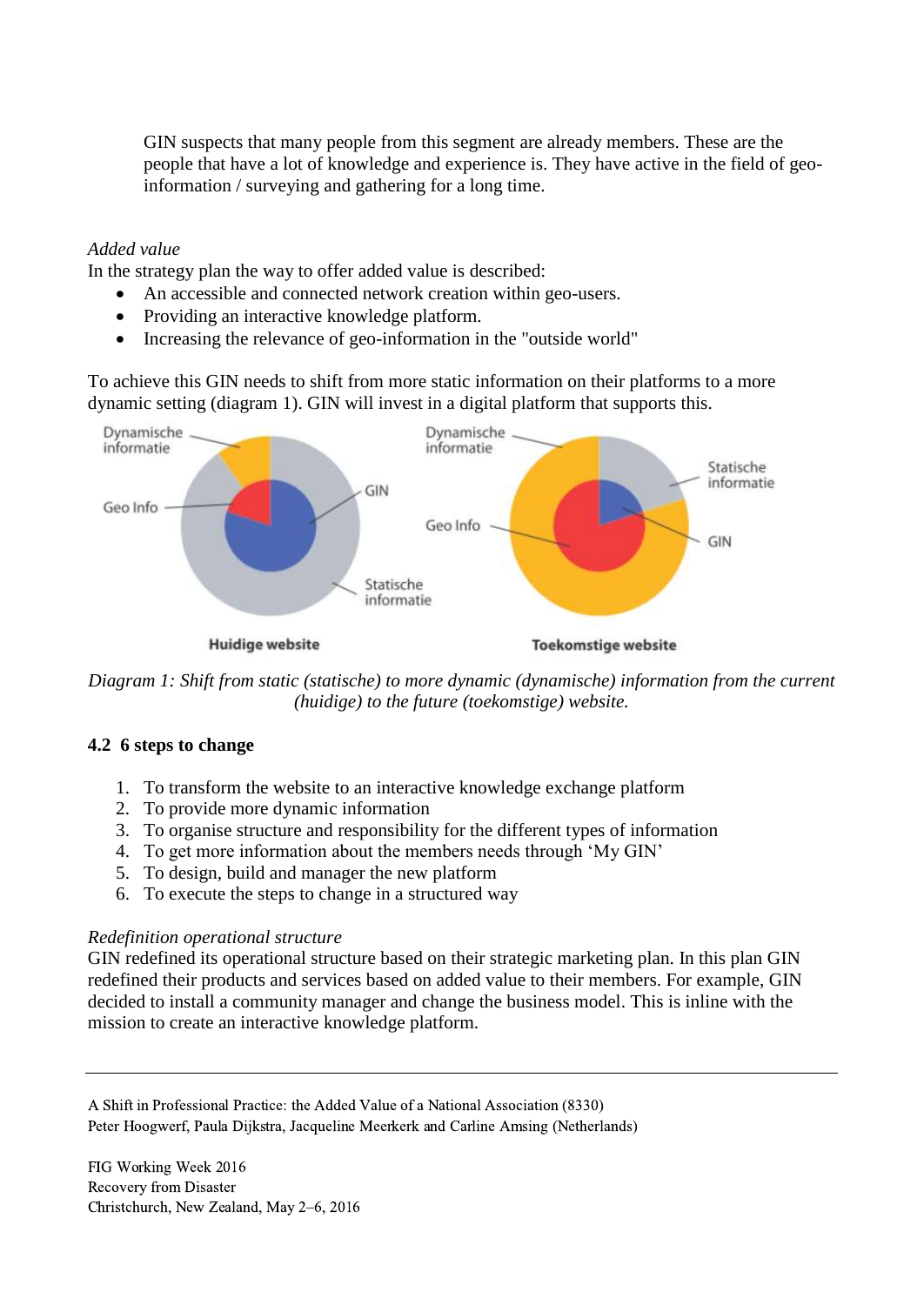

*Illustration 3: Adapting to change*

Regarding the requirements, GIN's members want to have advantages that contribute to their daily job or professional career.

#### *Online Community*

Although members are organized in their own networks online, it also provides the association with ample possibilities to change the setting of the community. This can be done by creating an online community. It offers more options for interaction with and between members. Also online tools to exchange knowledge or to cooperate are available for low costs. This also offers a solution for members who prefer leisure instead of joining traditional meetings of an association. By providing opportunities online, an association can contribute to the community vibe members are looking for. GIN hired a community manager. This person is responsible to identify the different communities and to make a roadmap for the association to engage in the community.

#### *Business Model*

GIN is also looking into the types of membership. People paid dues once a year for access to a full year's worth of membership. Innovation is a must. Today, membership associations are introducing a variety of operational models and revenue streams. From only one membership option to tiered membership, Freemium membership, online membership, and group membership.

A Shift in Professional Practice: the Added Value of a National Association (8330) Peter Hoogwerf, Paula Dijkstra, Jacqueline Meerkerk and Carline Amsing (Netherlands)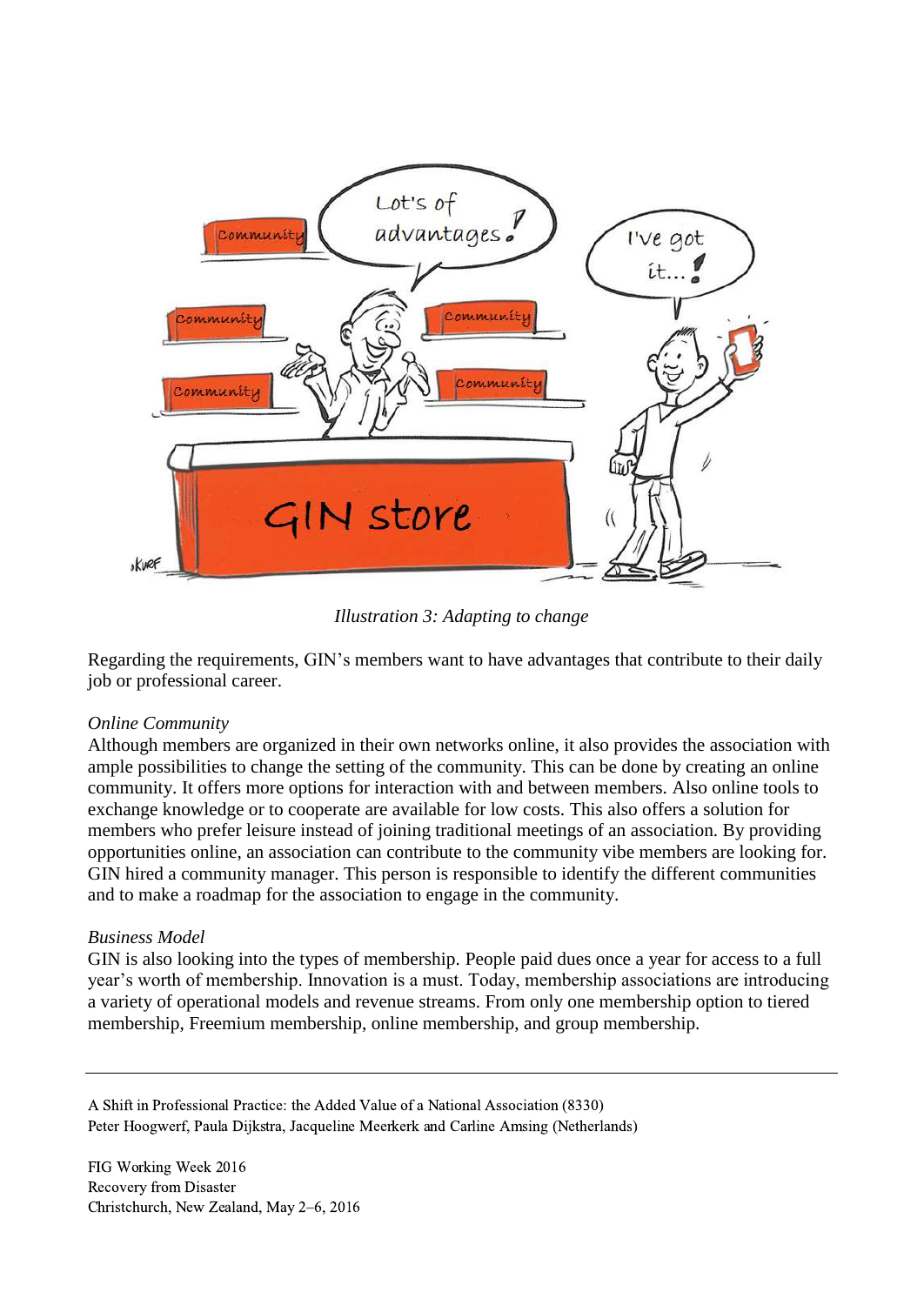Installing an advisory board for the voting activities is part of investigation. Also ideas to offer students the possibility to work for GIN as a study project or obtaining credits for following a workshop are some ideas to meet our new ambitions and vision. These options should be explored further.

## *Conferences*

Since 2014 a new model for the yearly conferences is introduced. The GeoBuzz attracts over a 1000 professionals each year and nearly 75 companies had a stand in the exhibition area. During the events there was more time for interaction and all members had the opportunity to contribute to the program by giving an oral presentation about their work, hosting a workshop or to organise a debate.

### *Other Recommendations*

As mentioned before a clear description of the added value of GIN is desired. On an international level this is the case as well. Currently too little insight is given in the purpose, goals and added value of the international activities of GIN. While this can give international opportunities for GIN members. On top of that the connection with other associations is preferred. This will encourage cooperation and strengthens GIN's position.

## **5. Our struggle in international perspective**

The International Federation of Surveyors (FIG) is a confederation of Member associations, affiliates, academic members and companies, as well as two levels of honorary members. Through different membership categories 121 countries are represented in FIG.

FIG is linking all the members together and combine the advantages of each.

- But.... Only the member associations have voting rights. The national associations representing one or more of the disciplines of surveying. There are about 103 member associations from 90 countries.
- The academic members are Organisations, institutions or agencies which promote education or research in one or more of the disciplines of surveying (92 academic members from 55 countries in July 2015).
- The affiliates are Groups of surveyors or surveying organizations undertaking professional activities but not fulfilling the criteria for member associations (45 affiliates in July 2015 from 43 countries).
- The corporate members are organisations, institutions or agencies which provide commercial services related to the profession of surveyor (23 Corporate members in July 2015).
- At last there is 1 correspondent a so called appointed individual appointed to correspondent in a country where no association or group of surveyors exists that is eligible to join FIG as a member association or affiliate.

A Shift in Professional Practice: the Added Value of a National Association (8330) Peter Hoogwerf, Paula Dijkstra, Jacqueline Meerkerk and Carline Amsing (Netherlands)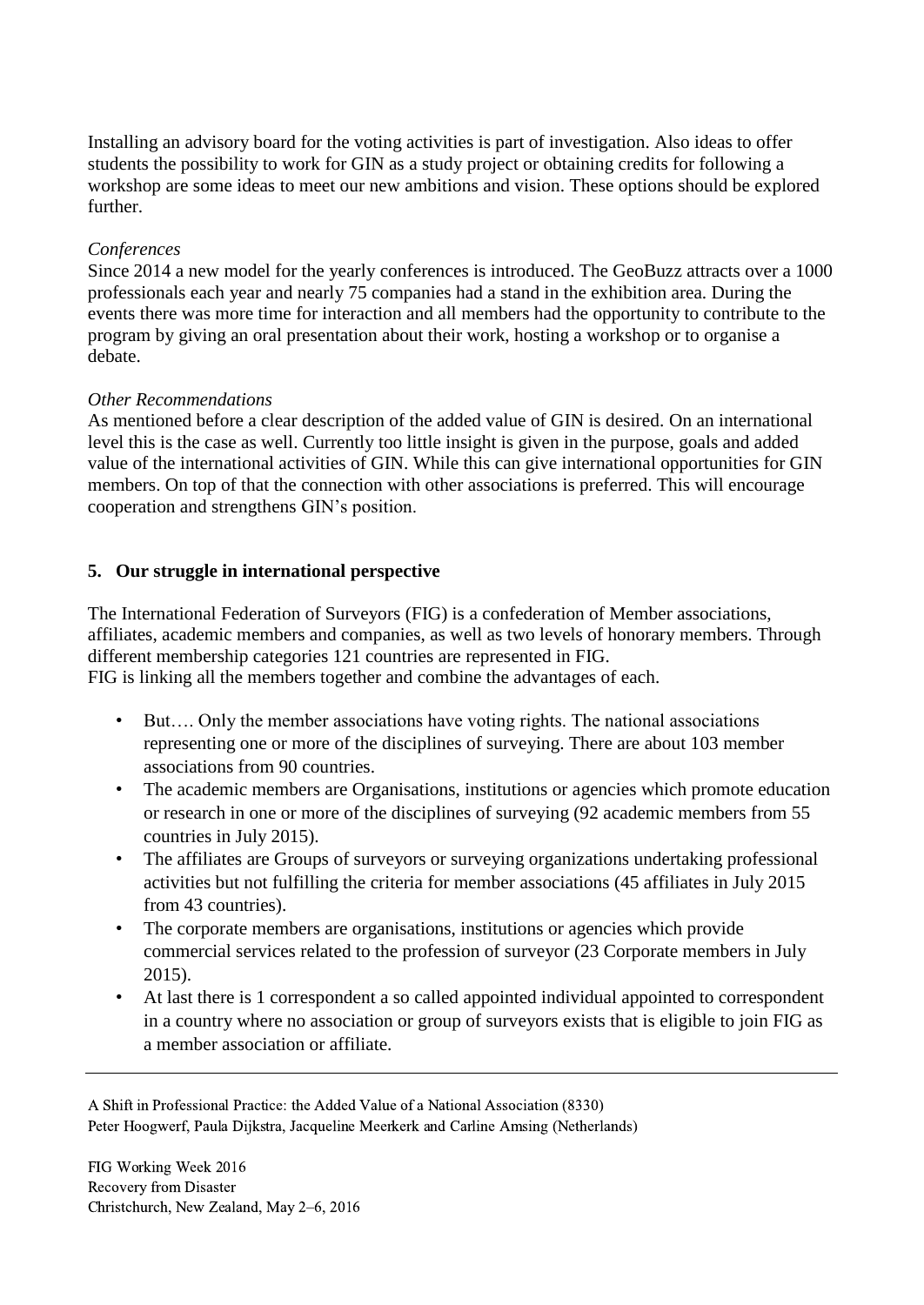GIN receives more and more requests for recommendations, requests for voting and request for influence and support certain topics or people from members of FIG.

From the Netherlands only GIN can vote in the General Assembly. Through the amount of members GIN is able to contribute two votes for each decision by the general assembly. To keep that GIN cannot afford a decline of the amount of members. This also goes for FIG. If members keep running instead of joining and are not combining strengths with ALL the national associations, then this will have major implications for FIG.

if national and international associations don't change for the next generations, FIG will soon be an empty shell with less international reputation and less influence!

## **6. Conclusions & Recommendations**

In this paper the response to the changing circumstances of the national association for Dutch geoinformation professionals 'Geo-Informatie Nederland' (GIN) was described.

As association GIN is still existing and present, and ambitious. GIN has a strong support of other organisations in the profession.

The changes in society, the different requirements of the members and the decrease of members have changed the setting. To maintain the current position GIN needs to adapt.

GIN conducted a survey among the board members and the members. As a result actions were determined to help GIN adapt to the future needs of the association. The vision and mission statements have been adapted. One of the most tangible results is the instalment of an online community manager.

For the future GIN would like to encourage other member associations to share their challenges and to learn from each other. The societal challenges are different in each country and region, but the lessons learned on how the organisations adapted are valuable to all.

A Shift in Professional Practice: the Added Value of a National Association (8330) Peter Hoogwerf, Paula Dijkstra, Jacqueline Meerkerk and Carline Amsing (Netherlands)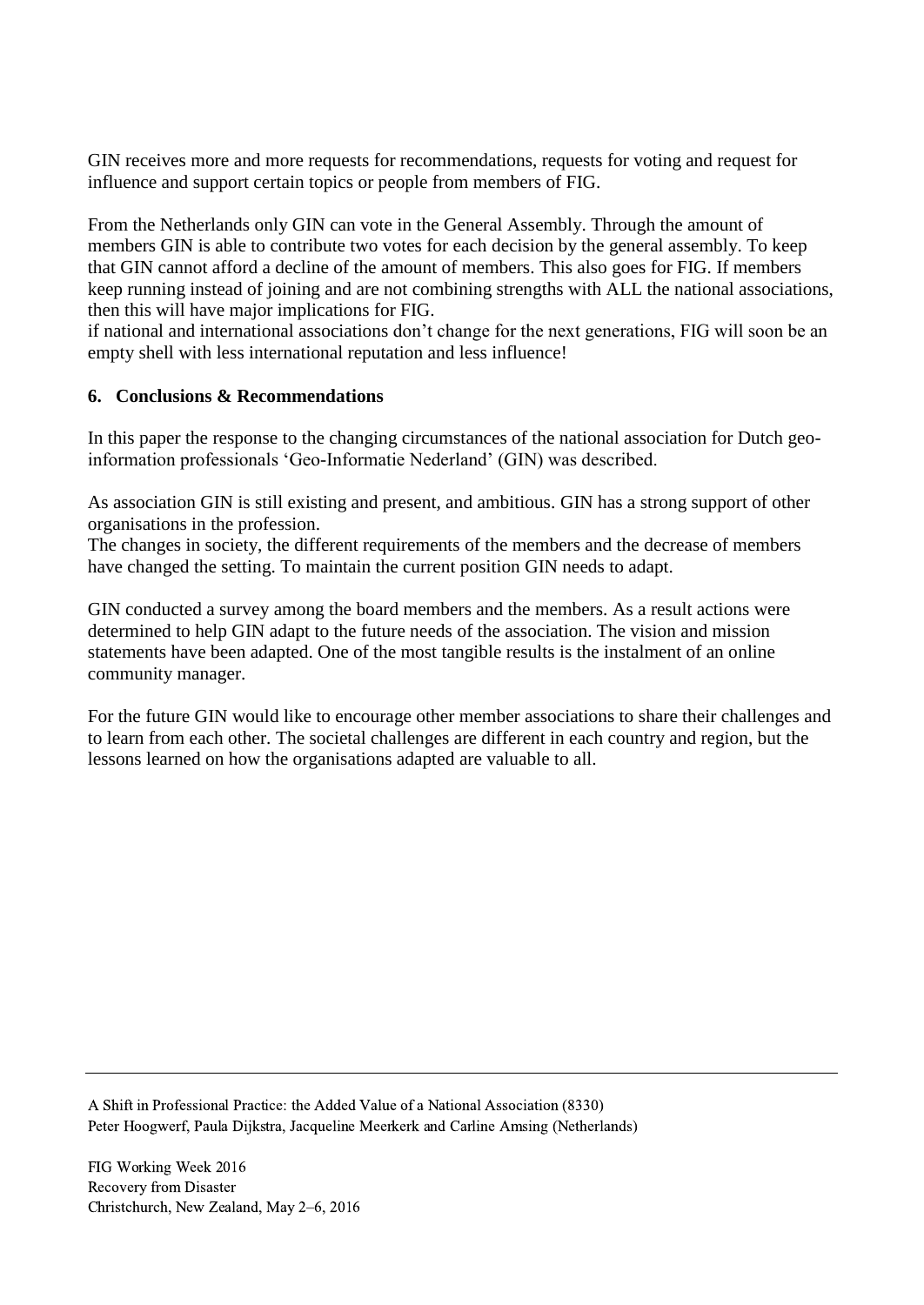## **REFERENCES**

Boer & Croon, Een duurzame toekomst van Verenigingen (2010): [http://www.vm-online.nl/Sitefiles/Pdf Openbaar/Een duurzame toekomst van](http://www.vm-online.nl/Sitefiles/Pdf%20Openbaar/Een%20duurzame%20toekomst%20van%20verenigingen.nov2010.pdf)  [verenigingen.nov2010.pdf](http://www.vm-online.nl/Sitefiles/Pdf%20Openbaar/Een%20duurzame%20toekomst%20van%20verenigingen.nov2010.pdf)

De Ruijter, P, Lassche, H, (2006): Vereniging met toekomst - scenario's en strategie voor brancheen beroepsorganisaties

GIN Strategy plan: [http://www.geo-info.nl/sites/nl.geo-info.www/files/GINbeleidsplan2014-2018-](http://www.geo-info.nl/sites/nl.geo-info.www/files/GINbeleidsplan2014-2018-DEF.pdf) [DEF.pdf](http://www.geo-info.nl/sites/nl.geo-info.www/files/GINbeleidsplan2014-2018-DEF.pdf)

Sladek, S, Rubingh, B (2014): lid worden, waarom zou ik

Verheggen 2011, Trendsactive 2013

A Shift in Professional Practice: the Added Value of a National Association (8330) Peter Hoogwerf, Paula Dijkstra, Jacqueline Meerkerk and Carline Amsing (Netherlands)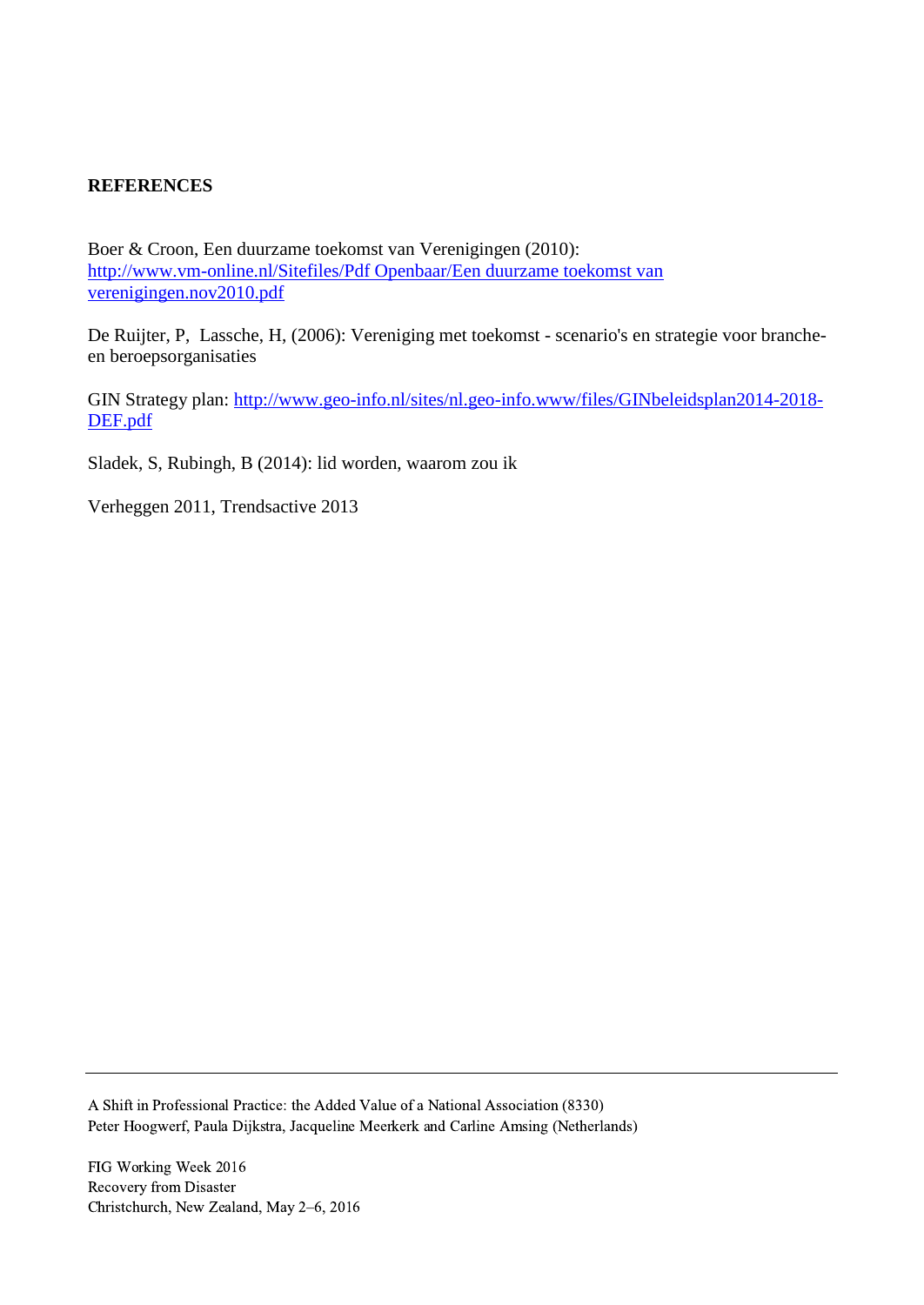# **BIOGRAPHICAL NOTES**

### **Peter HOOGWERF**

Peter is the president of Geo-Information Netherlands (GIN). Since 2002 he is director at the Netherlands' Land Registry, Cadastre and Mapping Agency (Kadaster). He is responsible for the department of geo-information.

Before his career at Kadaster he worked for the Police. He was manager for the police-corps in Rotterdam.

### **Paula DIJKSTRA**

Paula works as regional manager for the international department of the Netherlands' Cadastre, Land Registry and Mapping Agency. She is a graduated geographer at the University of Amsterdam. She is responsible for the international projects in the Central and Eastern European region and the joint projects of Kadaster and the Global Land Tool Network. Also she is involved in the development of the international policies of Kadaster. Before joining Kadaster, she worked three years for an international digital mapping company. At Kadaster she worked as a team leader and as management secretary for the 'Land Use and Area Development'. Paula is also a leading player in building a global FIG Young Surveyors Community. She organised the first 3 European Young Surveyors Meeting (Lisbon, Berlin and Sofia) and the second Young Surveyors Conference (Kuala Lumpur, 2014).

#### **Jacqueline MEERKERK**

Jacqueline studied geodesy in Delft and has extensive experience and a big network in the geoinformation field. Since 2009 she works as independent consultant. She has varied and often important assignments. She has extensive experience in process and program management of complex projects, including five years as program director of the successful Innovation Space for Geo-Information. This program were more than 250 parties involved from the Netherlands and abroad. With innovative geo-developments different user worlds were connected [\(www.rgi.nl\).](http://www.rgi.nl)/) Before that she worked for five years as a management consultant for Twynstra Gudde Management Consultants in the field of ICT and government. Also she worked at Oranjewoud and the city of Leiden, where she gained a lot of practical experience. During her career she took numerous courses in the field of organizational management, change management, and financial management.

#### **Carline AMSING**

Carline is a Master student in Geographical Information Management and Applications in the Netherlands. This is a joined programme of Wageningen University, University of Twente, Utrecht University and Technical University of Delft. As GIMA Secretary she is responsible for all practical matters related to the Master Programme. In November 2014 – March 2015 Carline did an internship at the international department of the Netherlands' Cadastre, Land Registry and Mapping Agency. In this internship the focus was on better international cooperation and alignment between the government, science and businesses. Which is one of the priorities of GeoSamen, a joint vision for the Dutch Geo-sector in 2020. Carline is part of a regional committee of GIN which organises

A Shift in Professional Practice: the Added Value of a National Association (8330) Peter Hoogwerf, Paula Dijkstra, Jacqueline Meerkerk and Carline Amsing (Netherlands)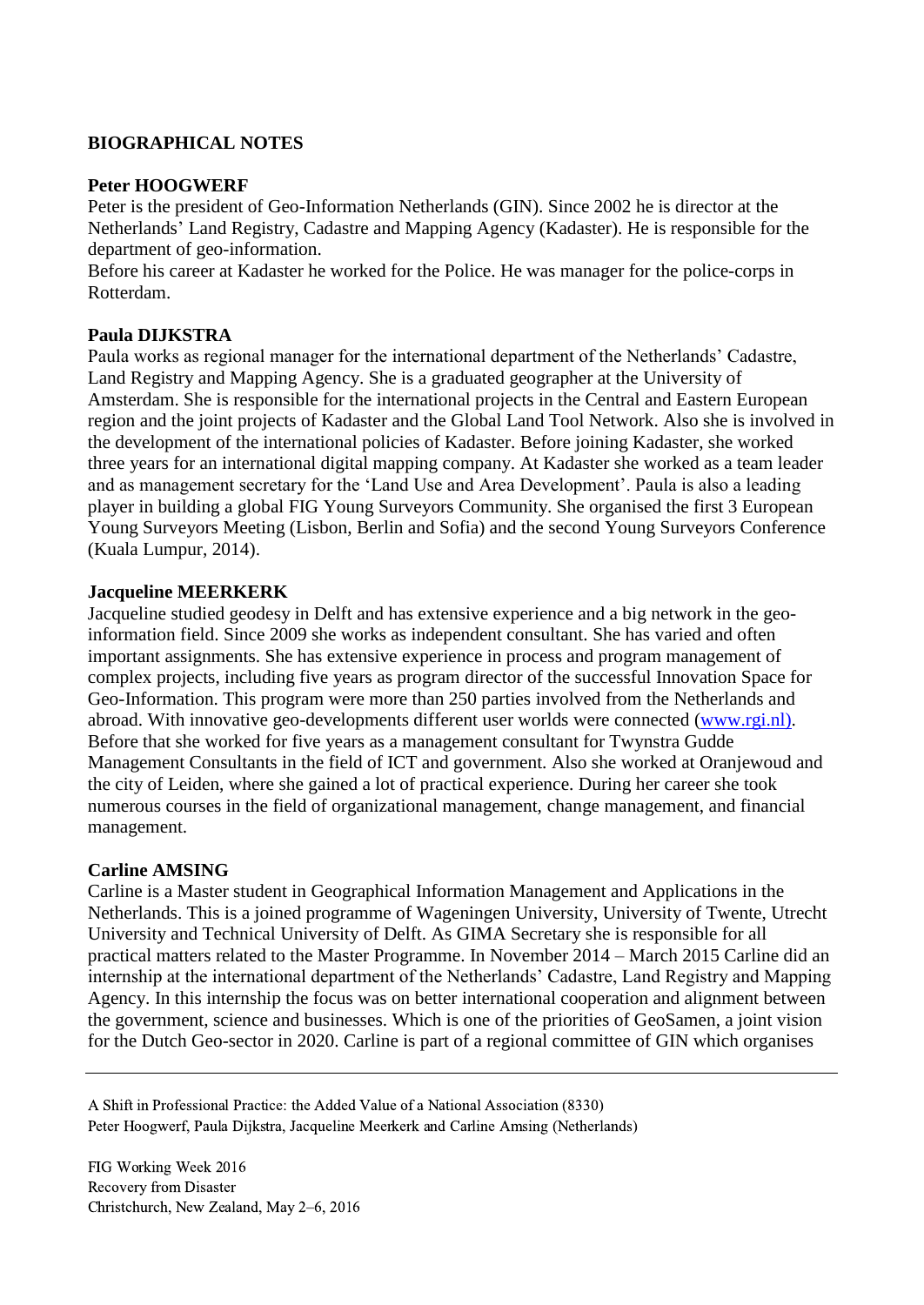all kind of geo-related events for its members. Besides she is part of the programme committee of the 4<sup>th</sup> FIG European Young Surveyors Meeting.

#### **Anouk Povel**

Anouk works at Kadaster and has worked in various roles. Her expertise is broadly in management, information analysis, consulting, business analysis and decision support.

Through various communication lines she influence decision mailing procedures, she supports the decision-making and brings recommendations to management and / or MT members of the Geo Information department.

A Shift in Professional Practice: the Added Value of a National Association (8330) Peter Hoogwerf, Paula Dijkstra, Jacqueline Meerkerk and Carline Amsing (Netherlands)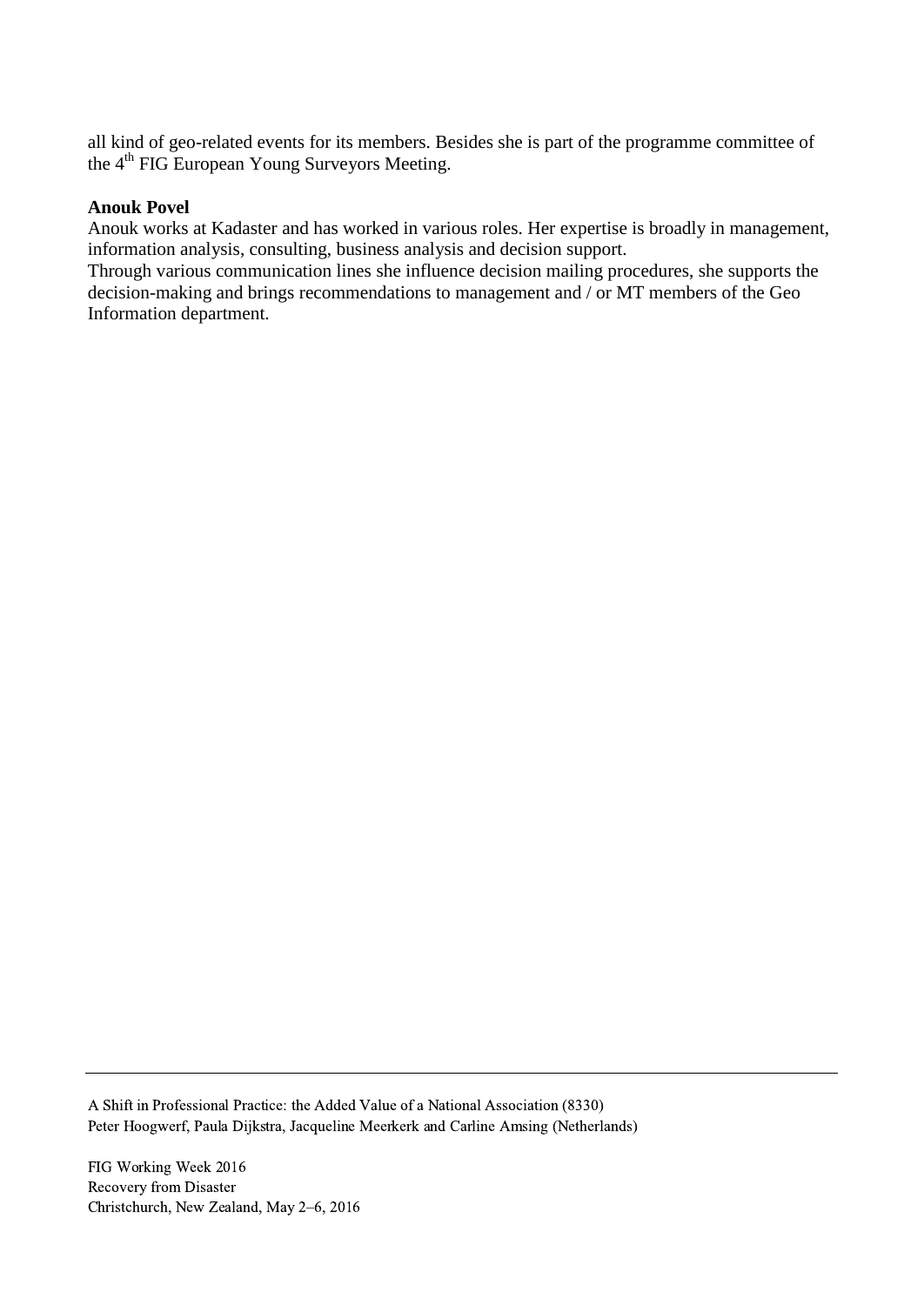#### **CONTACTS**

Peter Hoogwerf MBA, LL.M Geo-Informatie Nederland (GIN) Hofstraat 110 7311 KZ, Apeldoorn THE NETHERLANDS Tel: +31 (0)88 183 3334 Email: p.hoogwerf@geo-info.nl Website: [www.geo-info.nl](http://www.geo-info.nl/)

Paula DIJKSTRA (MSc) Kadaster Hofstraat 110 7311 KZ, Apeldoorn THE NETHERLANDS Tel: +31 (0)88 183 5509 Email: [paula.dijkstra@kadaster.nl](mailto:paula.dijkstra@kadaster.n) Website: [www.kadaster.nl](http://www.kadaster.nl/)

Jacqueline MEERKERK (MSc) JMManagement Dorpsstraat 30a Cothen THE NETHERLANDS Tel. +31 6 1088 0773 Email: [jacqueline@jmmanagement.nl](mailto:jacqueline@jmmanagement.nl)  Web site: [www.jmmanagement.nl](http://www.jmmanagement.nl/)

Carline AMSING (MSc) GIMA Master Programme Heidelberglaan 2 3584 CS, Utrecht THE NETHERLANDS Tel. +31 (0)6 317 943 13 Email: [h.c.amsing@student.utwente.nl](mailto:h.c.amsing@student.utwente.nl) Website: www.msc-gima.nl

Anouk POVEL (MSc) Kadaster Hofstraat 110 7311 KZ, Apeldoorn THE NETHERLANDS

A Shift in Professional Practice: the Added Value of a National Association (8330) Peter Hoogwerf, Paula Dijkstra, Jacqueline Meerkerk and Carline Amsing (Netherlands)